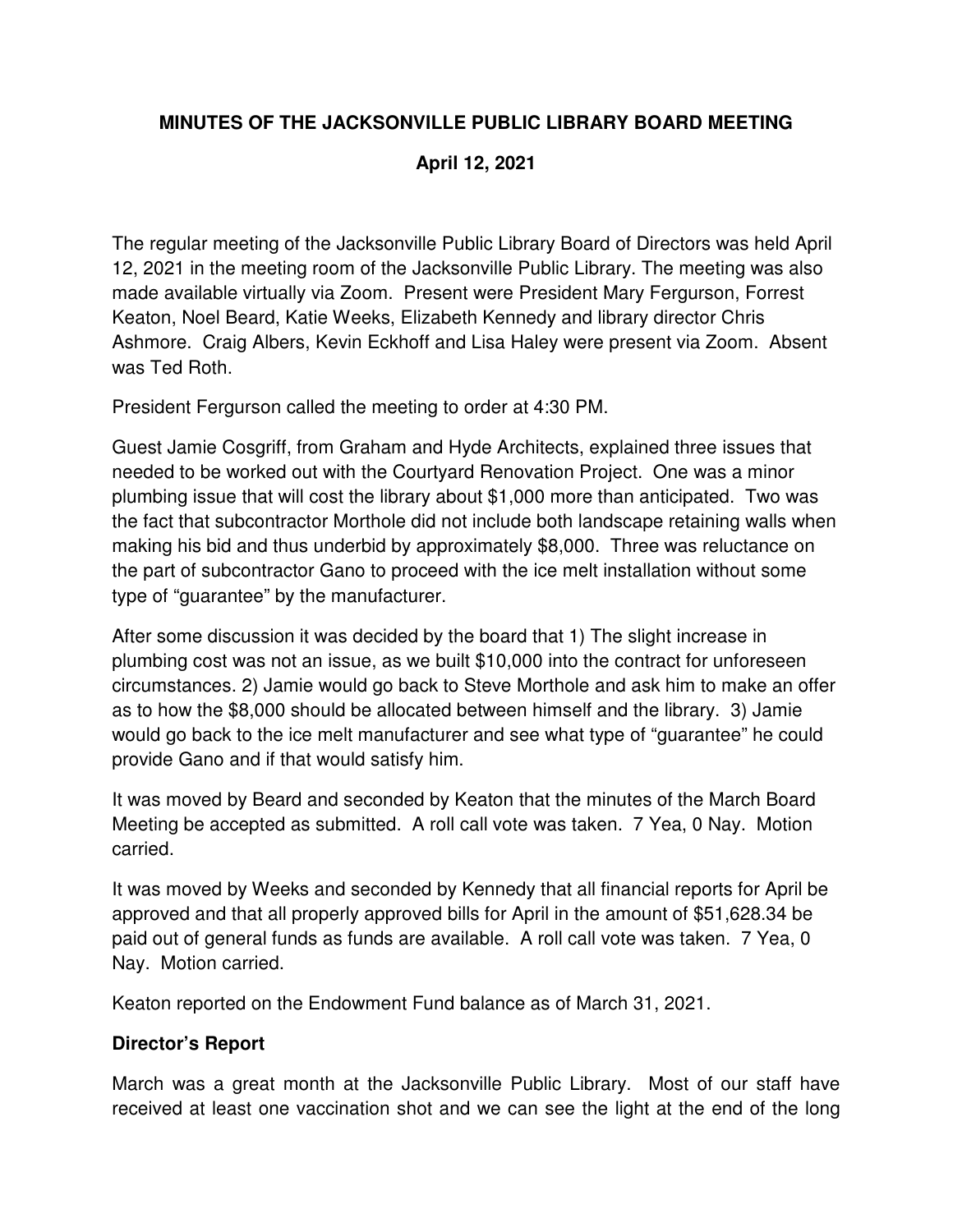Covid-19 tunnel. We are trying to find the perfect balance between easing some guidelines/opening up a bit more and not jumping the gun, but continuing with the essential safety measures of mask wearing, social distancing and capacity limits.

In late March, I met with the library supervisors to discuss what changes we might make to our safety guidelines. Beginning April 1, the library will return to its normal business hours and will be open until 9:00 PM Monday through Thursday. We also eliminated the Seniors Only hour from 9-10 AM. All patrons are allowed any time the library is open. Library capacity was increased from 50 to 78. We had been operating at below 50% capacity and decided we could up this to an actual 50% capacity limit. Because of the increase in capacity, we eliminated the one-hour time limit on library visits and the four person size limit on groups visiting the library. Both of these guidelines were to help with limiting capacity, but with the increase in capacity, we felt that these limits could be eliminated.

As I mentioned above, we will be enforcing masks, six-feet social distancing and capacity limits (for both the building in general and at library events or group meetings) until the state moves to Phase 5 of the Restore Illinois Plan. The plan does not refer to libraries in particular, but like most libraries, we have been following the guidelines which are the closest match to our situation. We follow Retail guidelines for the library proper and we follow the guidelines for meetings and for social events for events at the library.

The staff moved a lot of the chairs that were being stored in the meeting room to some empty space we had on the top floor. This opens up a bit more room in the meeting room. We thus changed the maximum number of people allowed in the meeting room from 8 to 16. This applies to groups using the room and to any library programs we may start to hold indoors. For example, Cindy will begin in-person story times in April and will now be able to accommodate 16 people and still enforce proper social distancing.

As we move into warmer weather and Summer Reading, we will be holding events outdoors in order to allow for more people than inside limits will allow, but still following the basic guidelines of masks and social distancing. Of course, we will be continuing with virtual programming even when we enter Phase 5 and the (warning cliché) "new normal".

We had a couple of outside groups use our new videoconferencing equipment to hold hybrid Zoom and in-person meetings. Both the Morgan County Historical Society and Jacksonville Main Street used the equipment and were very impressed. Lisa Musch, from the Jacksonville Area Chamber of Commerce, also dropped by to take a look at our equipment. The Chamber is likely going to use Matt Martin and go with a similar setup for their conference room. As we gradually open up and eventually go back to normal, we will advertise the use of this equipment more widely.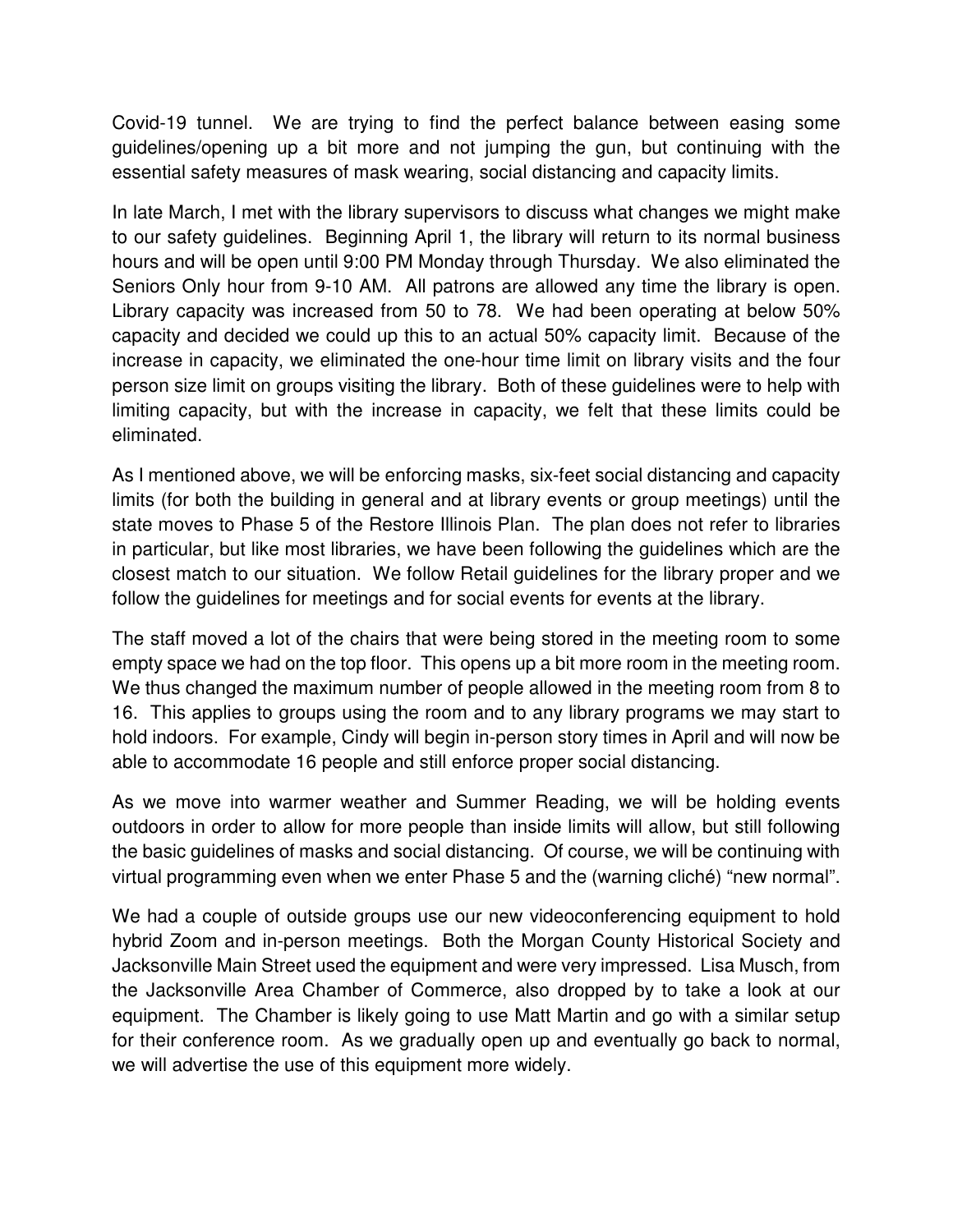The library's book club met via Zoom on the evening of March 25 to discuss The Water Dancer by Ta-Nehisi Coates. A lively discussion was held on this very interesting novel. Sarah and I visited the Hochstadt/Tobin home to go through their large collection of books that they were thinning. We selected many to add to the library. I also spent time in March with a radio appearance on WLDS, web site and Facebook maintenance, and maintaining the day-to-day operations of the library – which ranged from computer issues to plumbing problems.

# **Adult Services**

The Adult Services department had a great month. Sarah had 8 technology appointments and helped patrons with other daily technology questions. Cindy and Sarah worked together to get the Youth Services programs uploaded onto Facebook. Sarah spent time promoting events and library services using social media, sending items to local media outlets and more. She also worked on research projects with patrons relating to local history and genealogy and helped with other daily reference questions. She updated the blog, social media and the website as time permitted.

Sarah continued weeding books to create room on the shelves upstairs. She had three live virtual events on Zoom in March. One was about Rosa Parks and the Montgomery Bus Boycott—this event was supported by a Healing Illinois grant. The second program was about notable women of Illinois history with Tom Emery in celebration of Women's History Month. The last program was about Motown music. Sarah also facilitated a Zoom program with the Young Explorers Club with Allen Yow and Ed Anderson about monarch butterflies. All of the events were well-received and well-attended. Sarah also researched items to purchase for the collection and placed book and AV orders as needed.

## **Interlibrary Loan/Holds**

In March, there were 1,368 items borrowed from other libraries; 1,057 items lent to other libraries; and 405 reciprocal circulations.

## **Circulation Services**

The library provided amazing service to every patron that walked in the door during the month of March. The Circulation Staff was very busy sanitizing everything and helping people on the computers and microfilm. Diane Hequet was very busy cleaning disks, fixing books, and helping patrons. Andy Mitchell was busy helping patrons and pulling books for patrons with health issues so they could just check out their books and not have to look around during Covid.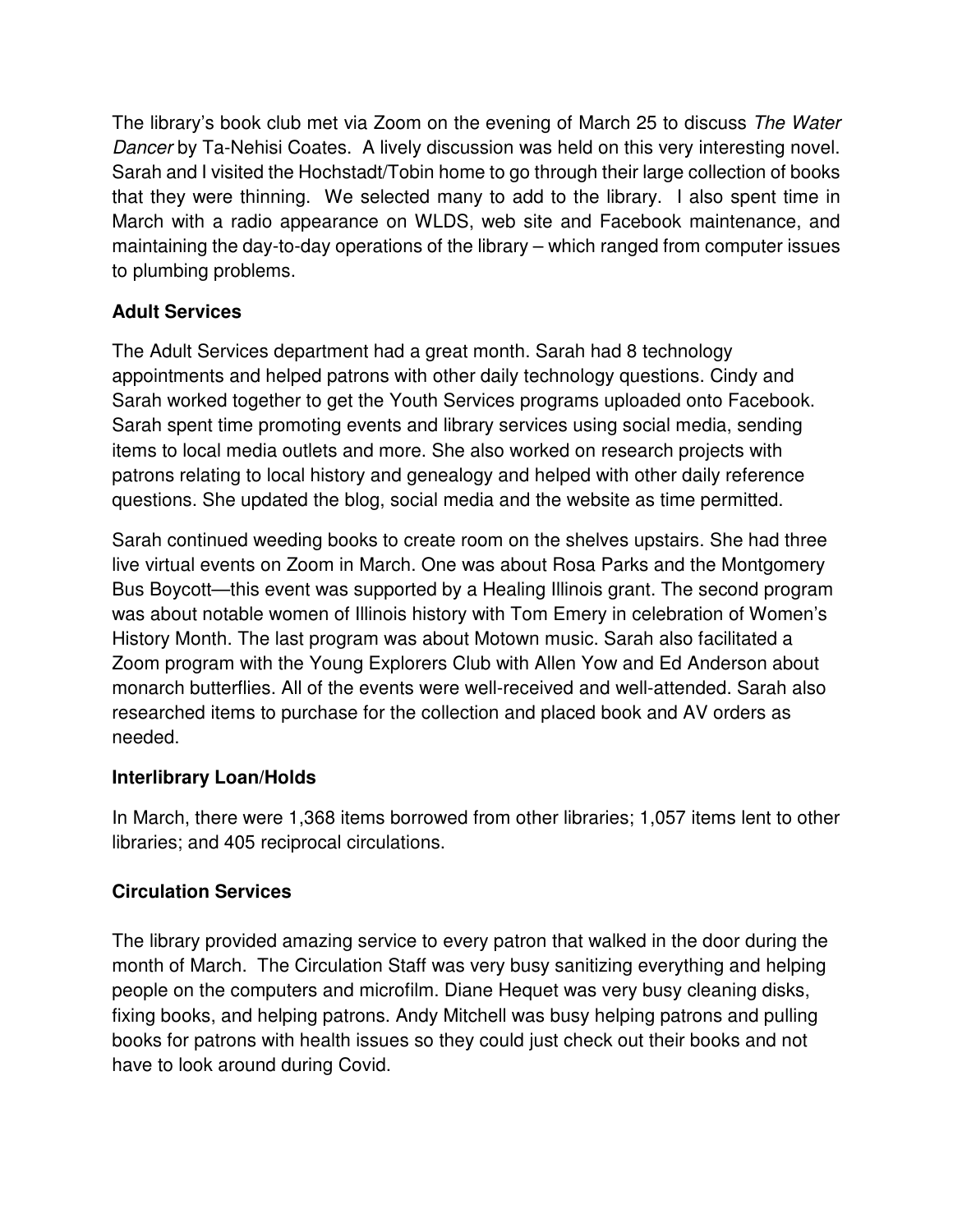Bridget pulled books from the 'new' shelf that were no longer new and changed their locations in the catalog. She also worked on the library's Pinterest account and kept the Pinterest pages up to date. Bridget kept track of the ISD and ISVI books to see if they have been turned in at the student's home libraries. Bridget mailed out overdue notices every day, comparing the information with the patron's account to make sure the items had not been turned in yet. She continued to work on weeding books to make room for all the new books that have been switched over. Bridget also removed and updated patron emails based on reports sent by RSA. Finally, Bridget began preparing for this summer's Books on Wheels program, of which she will be in charge.

### **Extension Services**

In March, Extension continued adding new individuals to serve. Assisted Living Facilities and Nursing Homes were still restricting visitors, but Heidi was able to bring packages of books to the residents with the help of the Activity Directors. A consistent schedule was worked out for 2021 and Heidi created calendars for the various facilities. Books requested by homebound individuals in March covered a range of topics: history, biography, cooking, gardening, nutrition, and humor. Most popular were novels: mystery, thrillers and romance.

When she was not selecting and delivering books, Heidi worked in the Library's Large Print room. She withdrew older books and rearranged the shelves to make room for newly purchased items. With Bridget's help, "Mark of the Reader" labels were added to the Large Print books to aid readers in knowing which books they have already read.

## **Youth Services**

Youth Services continued to have regular videos of Story Time and STEAM sessions in March. Cindy attended a gardening webinar to gather ideas for Garden Club. Boy Scout Pack 103 will come help prepare the garden for this year, which is greatly appreciated. Cindy started making videos for Summer Reading Story Times and STEAM sessions and made preparations for Summer Reading in general. Beginning April 7, Youth Services will begin to have in person Story Time at 10 AM each Wednesday. The plan is to add a Wednesday afternoon Story Time in May. This will serve as a good test run for Summer Reading, seeing what is possible for in-person events.

#### **Technical Services**

Lauren continued to excel in her role as cataloger. With Linda's cataloging assistance and Kim's efficient processing of materials, things ran very smoothly in Technical Services.

## **COMMITTEE REPORTS**